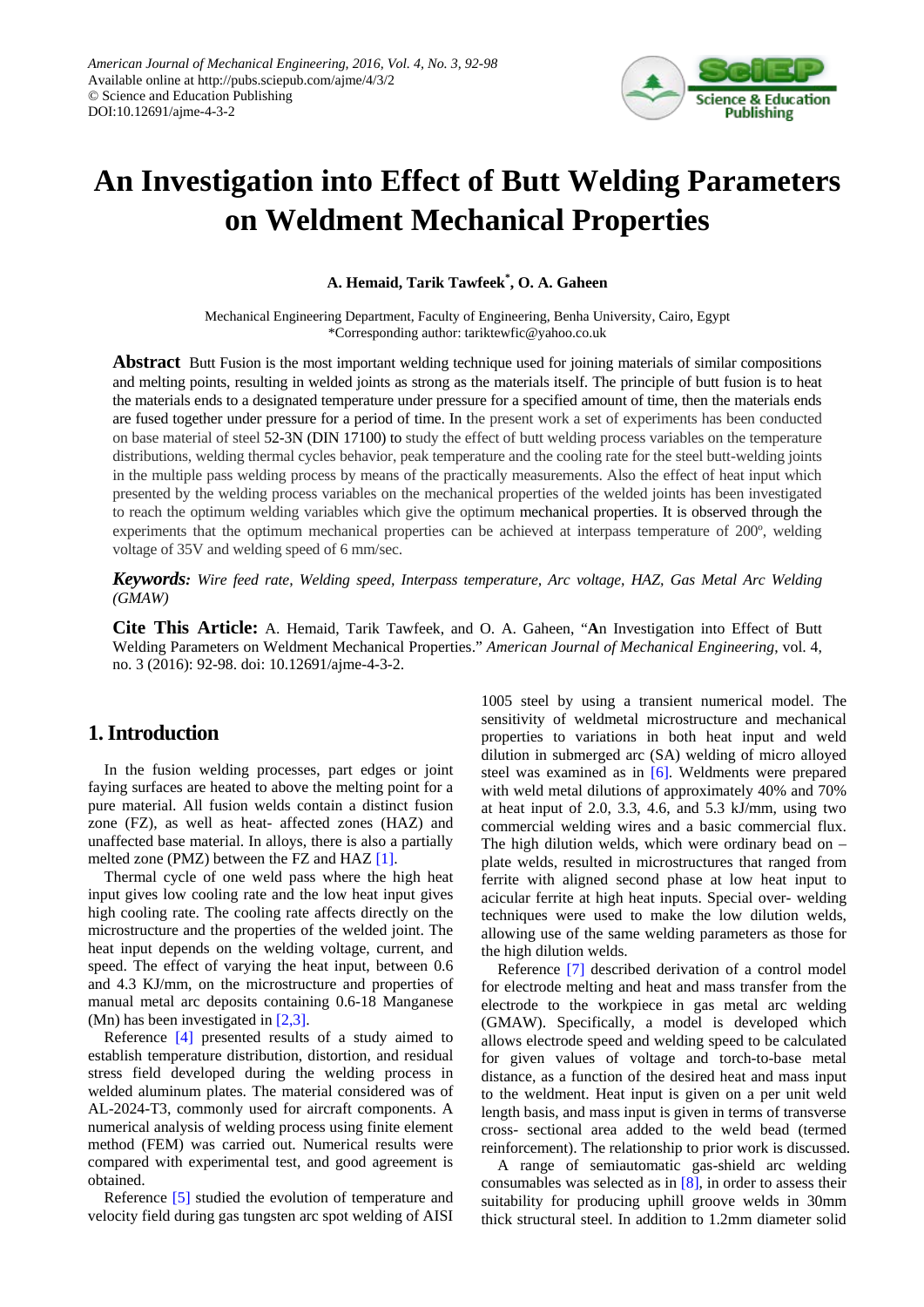welding wire, 1.2mm diameter rutile and basic flux cored and metal cored welding wire were employed, all with Ar-20%CO2 shielding. A 2mm diameter self shielded flux cored welding wire was also included. All deposits contained nominally 1%Ni. Constant voltage power sources were used for the rutile and self-shield electrodes, and synergic pulsed power sources for the remainder. All welding was carried out without preheat, and with a maximum interpass temperature of 150ºC.

References [\[9,10,11\]](#page-6-7) studied a three AWS Code, all weld-metal test assemblies were welded with an E11018-M electrode from a standard production batch, varying the welding parameters in such a way as to obtain three energy inputs: high heat input and high interpass temperature , medium heat input and medium interpass temperature, and low heat input and low interpass temperature. Mechanical properties and metallographic studies were performed in the as welded condition.

Reference [\[12\]](#page-6-8) present the effect of heat input on the microstructure and mechanical properties of the heat affected zone of duplex steel. He studied the effect of the heat input on the microstructural changes and the impact properties. On the other hand, heat transfer calculations were absent, and its computer model. Also there is no temperature distribution in 3-D, thermal cycle in the 2-D, the NDTs for the welded joint, and empirical coloration.

Reference [\[13\]](#page-6-9) presents an effect of the number of passes on the structure and properties of submerged arc welds of AISI type 316L stainless steel. He proof that as the number of passes increased, the hardness and tensile strength increased, while the ductility and toughness decreased.

The present work aims to study the effect of welding process variables (interpass temperature, welding power, welding speed, and welding position) on the temperature distributions, the welding thermal cycles behavior, peak temperature and the cooling rate for the steel butt-welding joints in the multiple pass welding process by means of the practically measurements

Also, it aims to study practically the effect of heat input which presented by the welding process variables on the mechanical properties (tensile strength, yield strength, surface hardness, and impact test) of the welded joints to reach the optimum welding variables which give the optimum mechanical properties.

# **2. Experimental Work**

#### **2.1. The Base Metal Specifications**

According to the Egyptian Iron and Steel Co. Hadisolb [\[13\]](#page-6-9) the base metal specifications used are shown i[n Table 1](#page-1-0) an[d Table 2.](#page-1-1)

|  | Table 1. The chemical compositions of the base metal |
|--|------------------------------------------------------|
|--|------------------------------------------------------|

<span id="page-1-0"></span>

| <b>Steel Grade</b> | C%   | Mn%  | Si%  | P%    | $S\%$ | $N\%$ |
|--------------------|------|------|------|-------|-------|-------|
| DIN 17100          | max  | Max  | Max  | max   | max   | max   |
| St. 52-3N          | 0.23 | 1.70 | 0.60 | 0.045 | 0.045 | 0.011 |

**Table 2. The mechanical properties of the base metal**

<span id="page-1-1"></span>

| Steel Grade | <b>Tensile Strength</b> | <b>Upper Yield Point</b> | Elongation % |
|-------------|-------------------------|--------------------------|--------------|
| DIN 17100   | $N/mm^2$                | N/mm <sup>2</sup>        |              |
| St. 52-3N   | 610                     | 460                      | 22%          |

## **2.2. The Electrode Specifications**

According to the ESAB Welding Handbook [14] the used electrode specifications and classification are shown in [Table 3,](#page-1-2) [Table 4](#page-1-3) an[d Table 5.](#page-1-4)

| Table 3. Welding data ranges |
|------------------------------|
|------------------------------|

<span id="page-1-2"></span>

| Wire Classification | Welding   | Arc Voltage | Current | Wire feed  |
|---------------------|-----------|-------------|---------|------------|
| <b>DIN 8559</b>     | Positions |             |         | m/min      |
| SG <sub>3</sub>     | 1G & 3G   | 18-35       | 120-380 | $2.3 - 15$ |
|                     |           |             |         |            |

| Table 4. The wire chemical compositions % |  |  |
|-------------------------------------------|--|--|
|-------------------------------------------|--|--|

<span id="page-1-3"></span>

| C%  | Si%  | Mn%  |
|-----|------|------|
| ∪.⊥ | 0.85 | ن. 1 |

| Table 5. The wire mechanical properties |  |
|-----------------------------------------|--|
|-----------------------------------------|--|

<span id="page-1-4"></span>

| Tensile Strength        | <b>Yield Stress</b>     | Elongation |
|-------------------------|-------------------------|------------|
| $620$ N/mm <sup>2</sup> | $470$ N/mm <sup>2</sup> | 25%        |

#### **2.3. Preparation of the Welding Joints**

Two plates of size 200x100 mm with thickness 10 mm, each with one of the edges chamfered by machining, were taken together to form a weld pad of size 200x200 mm with a S-V- groove joint, Figure 1, and Figure 2 shows the Single-V- groove weld, butt weld joint (B), and prequalified complete joint penetration (CJP) groove welded joint details. [Table 1](#page-1-0) dives all the data and specifications for the base metal.

The related steel strips were cut to size using band saw.



**Figure 1.** Welded joint details of S-V-groove butt weld (1G position) according to AWS code



**Figure 2.** Prequalified CJP of S-V-groove butt weld for the present work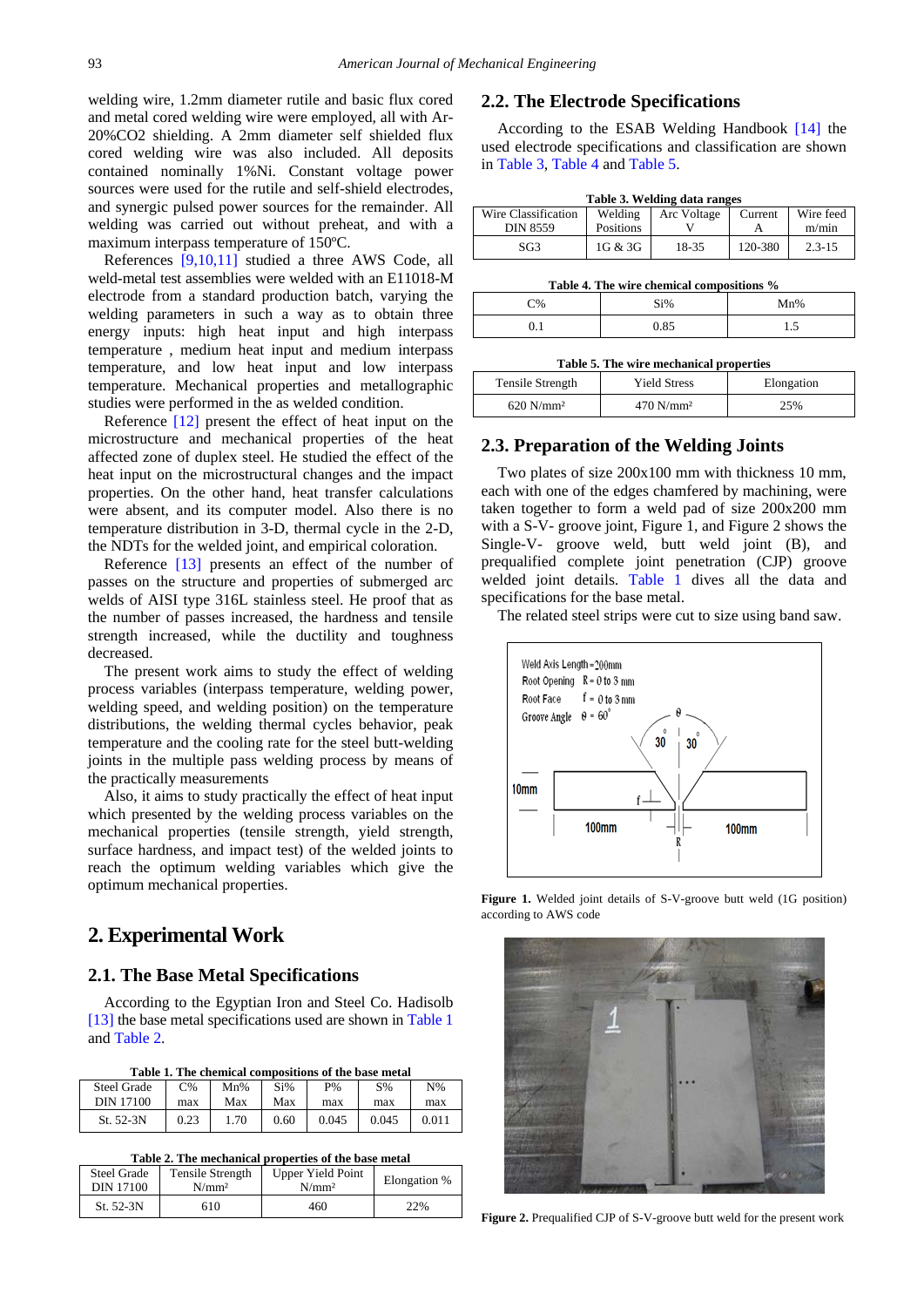

**Figure 3.** Thermocouples locations and distances between them for the present experimental work in the two-dimension

## **2.4. Welding Variables**

Interpass temperature: The interpass temperature is the temperature immediately before each weld run after the first is deposited. The interpass temperatures were varied in the present work between 50 and 500°C.

Welding Power: The variation in the welding power was produced by the consumed voltage and current during the welding process. Figure 4-Figure 6 shows the power registered through the values of the volt and ampere on the screen of the welding machine in the GMAW process. The welding powers were varied in the present work between 2.6 to 9.9 k W.



**Figure 4.** Thermocouples locations in the weld test plate practically in the two-dimension



**Figure 6.** Ethernet interface for compact field point

Welding Speed:The welding speed or the travel speed of the welding arc is a function in the wire feed rate of the GMAW machine. The wire feed rate ranges affect on the arc speed directly and were varied in the present work between 3 to 9 mm/sec.

## **2.5. Temperature Measurement Technique**

The welding thermal cycles were recorded with a computer based data acquisition system, using five K-type thermocouples calibrated with certification come from EAST company (2.5 mm in diameter, Nickel-Chromium, grade from -200 to 1250 °C, standard error  $\pm 2.2$ °C above 0°C, and thermoelectric voltage 0:10 mill volts). The thermocouples are used to measure the temperature distribution during welding. The thermocouples were fixed in the plate to measure the temperature in the twodimension (x-y plane) as shown in Figure 3 and Figure 4. The temperature were measured at distances 12, 19.5, and 27 mm from the weld centerline on one side plate only at the center plate, for the sensor numbers 4,3, and 2 respectively. And 12mm from the weld centerline for the sensor numbers 1, and 5 at the two edges of the plat at the top surface of the test plate.

The NI cFP- TC120 module built-in signal compensation (data logger or data acquisition) includes eight differential inputs for thermocouples, resolution of 16 bits resolution for high-accuracy measurements, sample rate 1000 sample/sec, and analog to digital conversion. It also provides cold –junction compensation using a thermistor embedded in the connector block.



**Figure 5.** Thermocouples connections with the A/D C modules in the present experimental work



**Figure 7**. Thermocouples locations and distances between them for the present experimental work in the three-dimension at three points P1,P2, and P3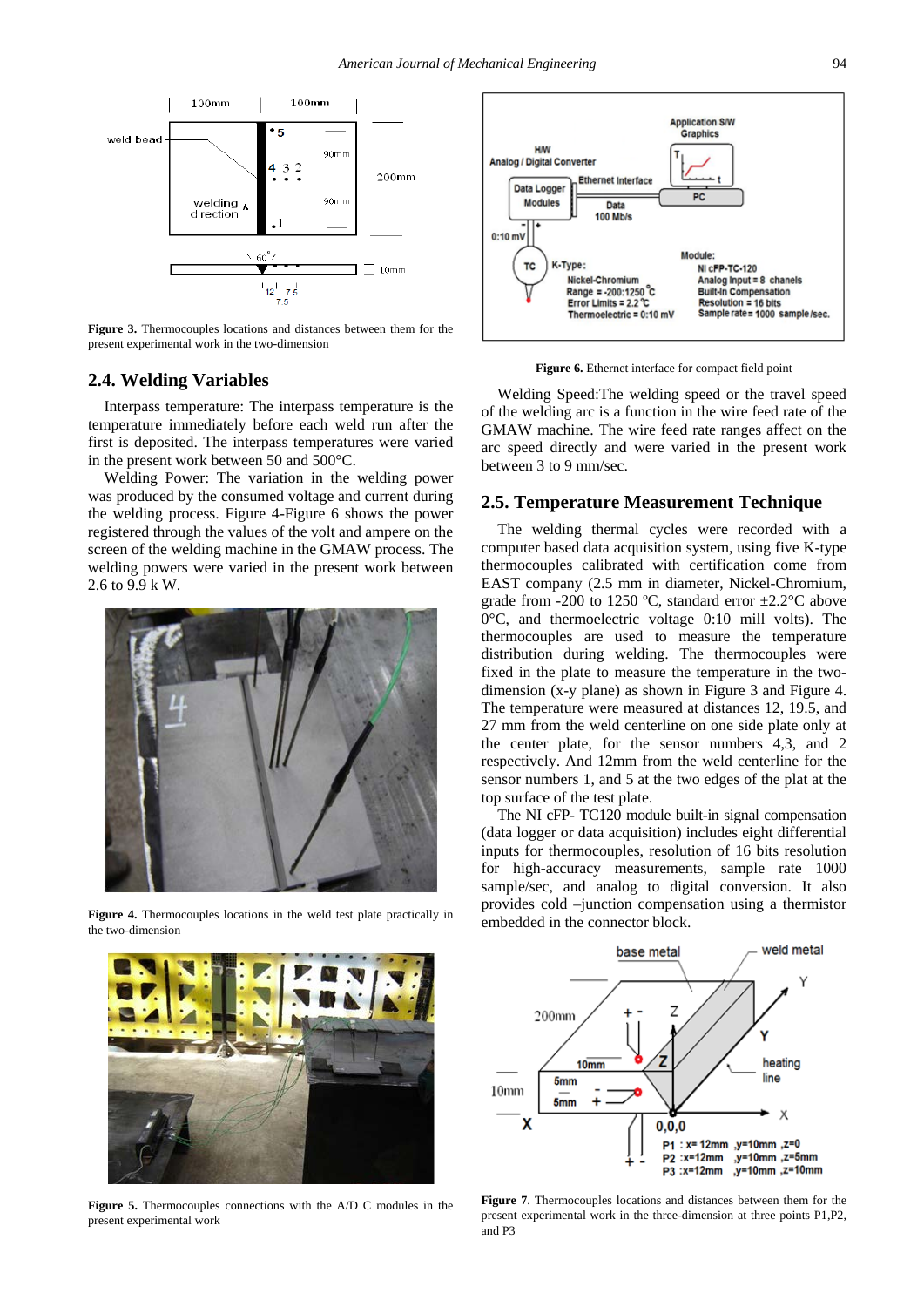Figure 5 and Figure 6 show the ethernet interface for compact field point and the thermocouples module connection. The NI cFP- TC120 module which used in the measurements is come from EAST Company. Figure 7 and Figure 8 show the thermocouples locations in the plate used to measure the temperature in the threedimension (x-y-z).



**Figure 8.** Thermocouples locations in the weld test plate practically in the three-dimension

#### **2.6. Tension and Impact Test Specimens**

The specimens of the tension and charpy V-notch impact tests are taken from the welded joints which are welded according to special conditions. These specimens are taken by machining according to ASTM code [15]. The locations of these specimens are shown in Figure 9.

The transverse weld specimens for tension and charpy V-notch impact test are used for evaluation of all welded joints with different welding variables. On the other hand, the longitudinal weld specimens for tension test are used only for evaluation the welded joints containing artificial porosity at different heat input conditions. The distractive tests are carried out in the Faculty of Engineering at Shoubra.



Figure 9. Locations of the tension and impact test specimen according to ASTM code

#### **2.6.1. Tension Test Specimen**

According to the ASTM code the tension test specimen dimensions are shown in Figure 10. The transverse weld specimens are used to study the effect of welding variables on the mechanical properties. On the other hand, the longitudinal weld specimens are used to study the effect of artificial porosity on the tensile and yield strength under multi thermal cycles.



**Figure 10.** Dimensions of tension and impact test specimen according to ASTM code

#### **2.6.2. Charpy V-Notch Impact Specimen**

According to the ASTM code the charpy V-notch impact test specimen dimensions are shown in the Figure 10 also. These specimens are used to study the effect of welding variables on the mechanical properties.

# **3. Results and Discussions**

Input Variables and Their Limits

The independently controllable input parameters affecting the tensile strength were arc voltage (V), wire feed rate (F), welding speed (S), and interpass temperature (T). Trial runs were carried out by varying one of the input parameters while keeping the rest at constant values. The input variables and their limits in coding form are given in [Table 6.](#page-3-0)

**Table 6. welding conditions and their limits**

<span id="page-3-0"></span>

| <b>Welding Parameters</b> | Units  |     | Limits in code form |      |     |      |      |
|---------------------------|--------|-----|---------------------|------|-----|------|------|
|                           |        | Sym | $-2$                | $-1$ | 0   | $+1$ | $+2$ |
| Arc voltage               | Volts  |     | 20                  | 25   | 30  | 35   | 40   |
| Wire feed rate            | m/min  | F   | 3                   | 5    |     | 9    |      |
| Welding speed             | mm/sec | S   | $\overline{c}$      | 4    | 6   | 8    | 10   |
| Interpass temperature     | °C     |     | 100                 | 200  | 300 | 400  | 500  |

## **3.1. Experimental Data**

The selected design matrix shown in [Table 7](#page-4-0) is a fivelevels for each factor. All welding variables at their intermediate level (0).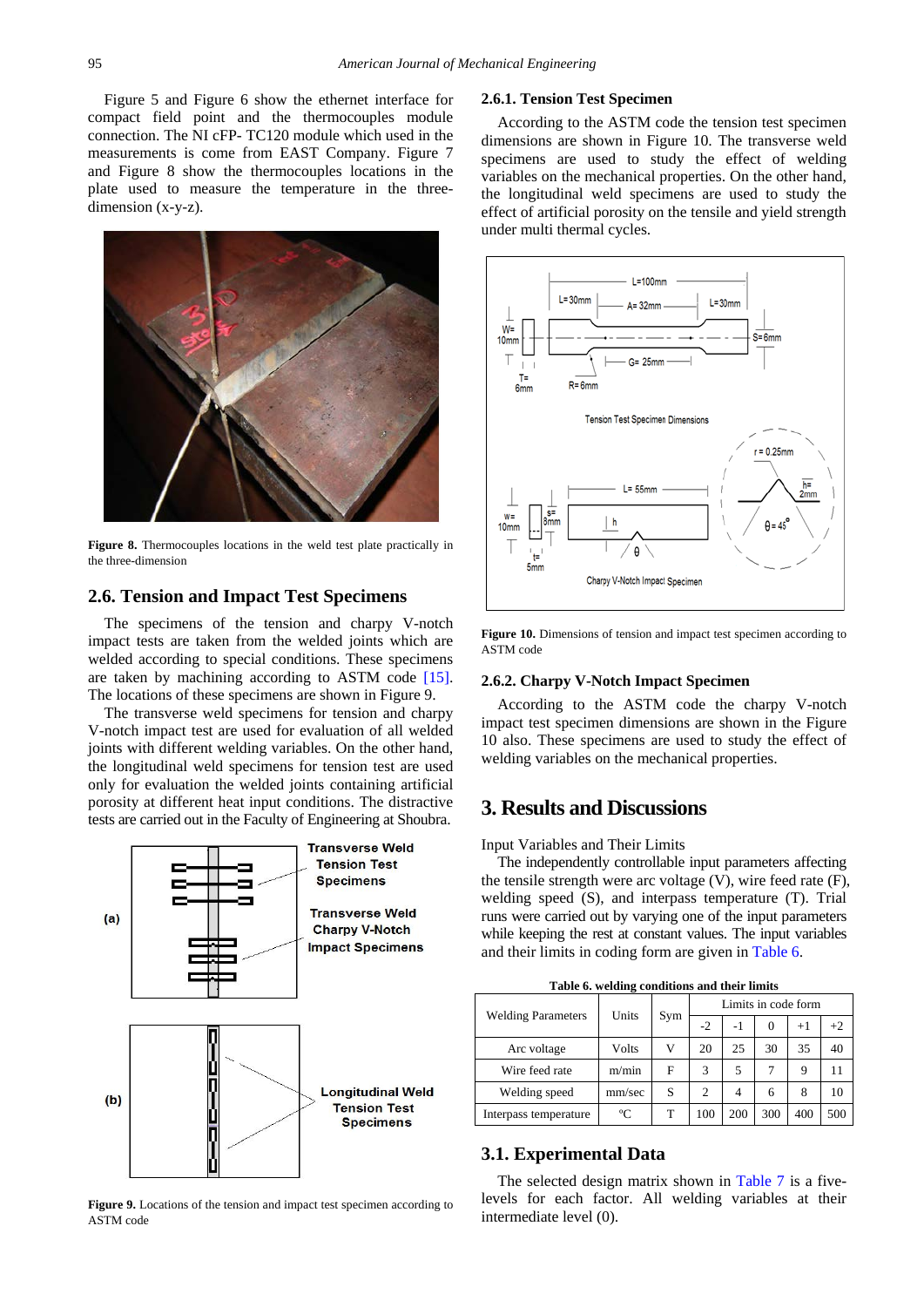<span id="page-4-0"></span>

| Table 7. Design matrix and their response |      |                        |      |                |                        |                |                |                 |
|-------------------------------------------|------|------------------------|------|----------------|------------------------|----------------|----------------|-----------------|
|                                           |      | <b>Input Variables</b> |      |                | <b>Coded Variables</b> |                |                | Responses       |
| <b>WFR</b>                                | Volt | Speed                  | Temp | F              | V                      | S              | T              | $\sigma_T = 10$ |
|                                           |      |                        |      |                |                        |                |                | $N/mm2$ )       |
| 3                                         | 30   | 6                      | 300  | $-2$           | $\overline{0}$         | $\theta$       | $\theta$       | 56.266          |
| 5                                         | 30   | 6                      | 300  | $-1$           | $\overline{0}$         | $\theta$       | $\theta$       | 52.066          |
| 7                                         | 30   | 6                      | 300  | $\mathbf{0}$   | $\overline{0}$         | $\Omega$       | $\theta$       | 48.866          |
| 9                                         | 30   | 6                      | 300  | 1              | $\theta$               | $\theta$       | $\theta$       | 54.9            |
| 11                                        | 30   | 6                      | 300  | $\overline{2}$ | $\overline{0}$         | $\theta$       | $\theta$       | 54.566          |
| 7                                         | 20   | 6                      | 300  | $\theta$       | $-2$                   | $\theta$       | $\theta$       | 45              |
| 7                                         | 25   | 6                      | 300  | $\Omega$       | $-1$                   | $\theta$       | $\Omega$       | 48.466          |
| 7                                         | 30   | 6                      | 300  | $\theta$       | $\overline{0}$         | $\theta$       | $\theta$       | 47.6            |
| 7                                         | 35   | 6                      | 300  | $\overline{0}$ | 1                      | $\mathbf{0}$   | $\theta$       | 57.666          |
| 7                                         | 40   | 6                      | 300  | $\theta$       | $\overline{2}$         | $\theta$       | $\theta$       | 48.933          |
| 7                                         | 30   | $\overline{c}$         | 300  | $\Omega$       | $\theta$               | $-2$           | $\theta$       | 49.033          |
| 7                                         | 30   | $\overline{4}$         | 300  | $\Omega$       | $\overline{0}$         | $-1$           | $\theta$       | 48.7            |
| 7                                         | 30   | 6                      | 300  | $\theta$       | $\overline{0}$         | $\theta$       | $\theta$       | 50.733          |
| 7                                         | 30   | 8                      | 300  | $\theta$       | $\theta$               | $\mathbf{1}$   | $\Omega$       | 48.866          |
| 7                                         | 30   | 10                     | 300  | $\overline{0}$ | $\overline{0}$         | $\overline{c}$ | $\Omega$       | 44.933          |
| 7                                         | 30   | 6                      | 100  | $\mathbf{0}$   | $\overline{0}$         | $\mathbf{0}$   | $-2$           | 49.266          |
| 7                                         | 30   | 6                      | 200  | $\theta$       | $\overline{0}$         | $\theta$       | $-1$           | 51.866          |
| 7                                         | 30   | 6                      | 300  | $\overline{0}$ | $\overline{0}$         | $\theta$       | $\Omega$       | 50.5            |
| 7                                         | 30   | 6                      | 400  | $\overline{0}$ | $\overline{0}$         | $\mathbf{0}$   | 1              | 49.166          |
| 7                                         | 30   | 6                      | 500  | $\mathbf{0}$   | $\overline{0}$         | $\Omega$       | $\overline{c}$ | 48              |

# **3.2. Effect of Wire Feed Rate and Welding Voltage**

The empirical correlation is useful in prediction of the tensile strength at different welding variables. Figure (11-1), (11-2), (11-3), (11-4), (11-5) show the predicted effect of the wire feed rate of the welding electrode at 3m/min, 5m/min, 7m/min, 9m/min, and 11m/min on the tensile strength of the joint before welding at different welding voltage of 20V, 25V, 30V, 35V, and 40V and at welding speed of 2mm/sec, 4mm/sec, 6mm/sec, 8mm/sec, and 10mm/sec, and interpass temperature of 100ºC, 200ºC, 300ºC, 400ºC, and 500ºC . The result shows that the tensile strength decreases with the increasing of the wire feed rate, welding speed, and interpass temperature at any constant value of welding voltage. On the other hand, the tensile strength increases with welding voltage increases also at any value of the wire feed rate, welding speed, and interpass temperature.



**Figure 11-1.** Effect of wire feed rate and welding voltage on the tensile strength at S=2mm/sec, and T=100 ºC



**Figure 11-2.** Effect of wire feed rate and welding voltage on the tensile strength at S=4mm/sec, and T=200 ºC



**Figure 11-3.** Effect of wire feed rate and welding voltage on the tensile strength at S=6mm/sec, and T=300 °C



**Figure 11-4.** Effect of wire feed rate and welding voltage on the tensile strength at S=8mm/sec, and T=400 ºC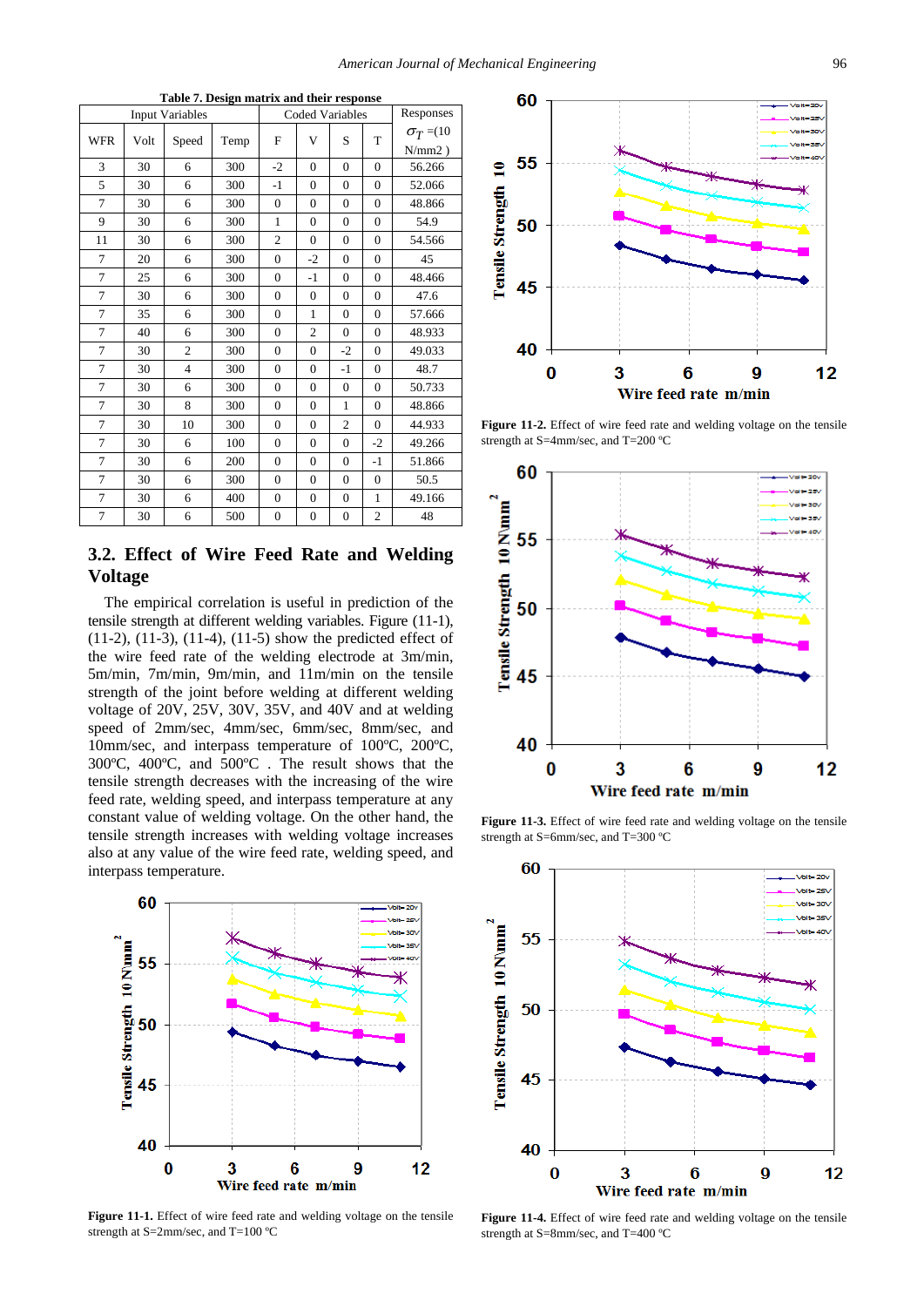

**Figure 11-5.** Effect of wire feed rate and welding voltage on the tensile strength at S=10mm/sec, and T=500 ºC

## **3.3. Effect of Welding Speed And Welding Voltage**

The empirical correlation is useful in the prediction of the tensile strength at different welding variables. Figure (12-1), Figure (12-2), Figure (12-3), Figure (12-4), Figure (12-5) show the predicted effect of the welding voltage of the welding electrode voltage of 20V, 25V, 30V, 35V, and 40V on the tensile strength of the joint before welding at different welding speed of 2mm/sec, 4mm/sec, 6mm/sec, 8mm/sec, and 10mm/sec at wire feed rate of the welding electrode of 3m/min, 5m/min, 7m/min, 9m/min, and 11m/min, and interpass temperature of 100ºC, 200ºC, 300ºC, 400ºC, and 500ºCthe result show that with the increasing in the welding voltage the tensile strength increases also. On the other hand, the tensile strength decreases with increasing in the welding speed, wire feed rate, and interpass temperature at any constant value of the welding voltage.



**Figure 12-1.** Effect of welding voltage and welding speed on the tensile strength at WFR=3m, a/min, and T=100 ºC



Figure 12-2. Effect of welding voltage and welding speed on the tensile strength at WFR=5m/min, and T=200 ºC



**Figure 12-3.** Effect of welding voltage and welding speed on the tensile strength at WFR=7m/min, and T=300 ºC



**Figure 12-4.** Effect of welding voltage and welding speed on the tensile strength at WFR=9m/min, and T=400 ºC